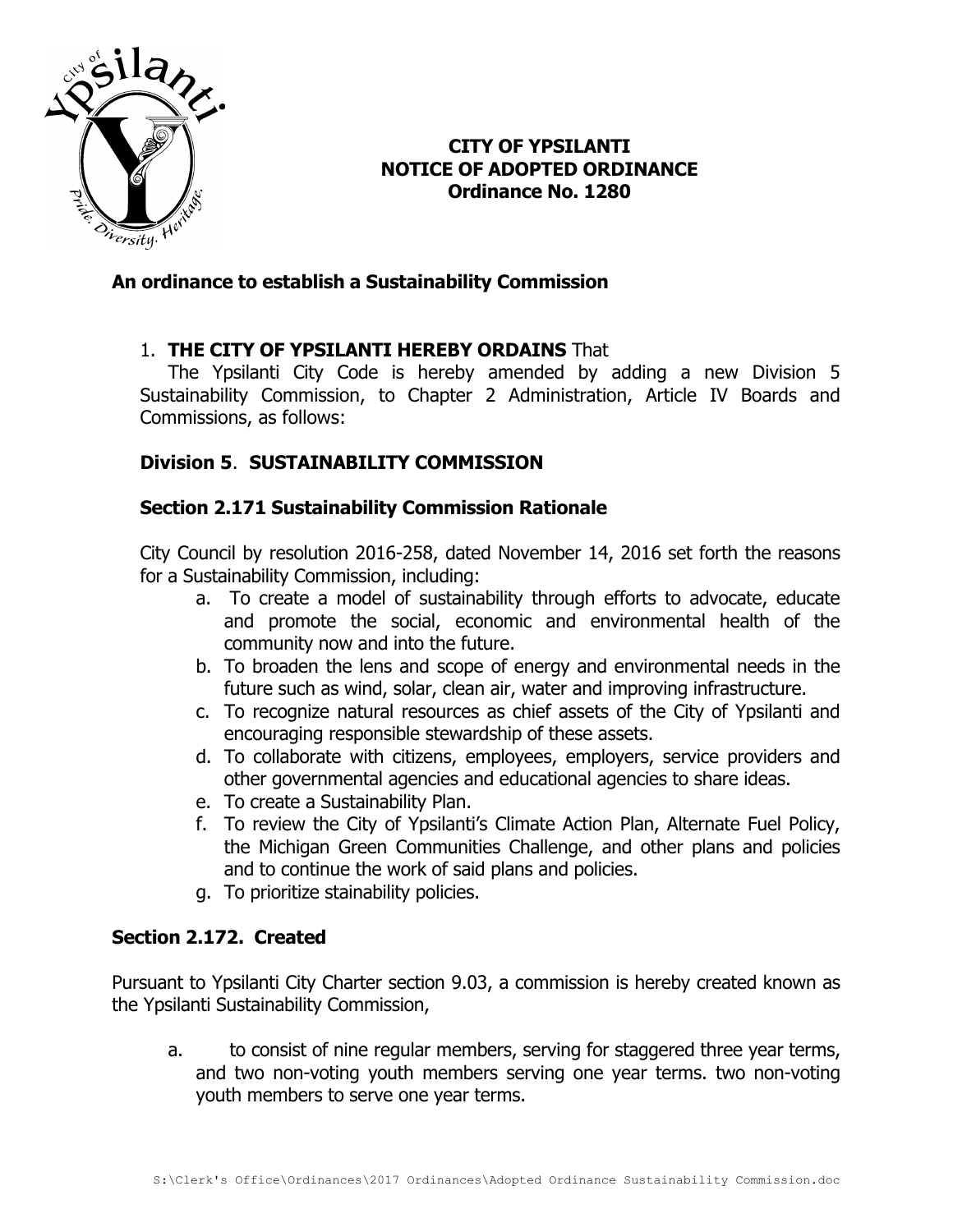- b. There shall be a staff person assigned to the commission.
- c. There shall be a Council liaison appointed to the Commission by City Council.
- d. Commissioners shall be city residents, except that not more than three commissioners may be non-residents of the city of Ypsilanti.

### **Section 2.173 Appointment**

Commissioners shall be appointed by the Mayor with the approval and confirmation of a majority of city council. Non-resident commissioners shall require a finding of the best interest of the city and approval and confirmation of not less than five affirmative votes of city council members.

#### **Section 2.174 Duties**

Duties of the Ypsilanti Sustainability Commission shall be to:

- a. Establish by-laws, subject to the approval of the City Council.
- b. Elect officers including a Commission chairperson.
- c. Establish a meeting schedule and meet at least quarterly.
- d. Take action to fulfill the reasons and rationale for the Sustainability Commission set out in Section 2.171, above.
- e. To report Commission actions and findings and make recommendations to City Council at least annually.

**2. Severability.** If any clause, sentence, section, paragraph, or part of this ordinance, or the application thereof to any person, firm, corporation, legal entity, or circumstances, shall be for any reason adjudged by a court of competent jurisdiction to be unconstitutional or invalid, such judgment shall not effect, impair, or invalidate the remainder of this Ordinance and the application of such provision to other persons, firms, corporations, legal entities, or circumstances by such judgment shall be confined in its operation to the clause, sentence, section, paragraph, or part of this Ordinance thereof directly involved in the case or controversy in which such judgment shall have been rendered and to the person, firm, corporation, legal entity, or circumstances then and there involved. It is hereby declared to be the legislative intent of this body that the Ordinance would have been adopted had such invalid or unconstitutional provisions not have been included in this Ordinance.

**3. Repeal.** All other Ordinances inconsistent with the provisions of this Ordinance are, to the extent of such inconsistencies, hereby repealed.

**4. Savings Clause.** The balance of the Code of Ordinances, City of Ypsilanti, Michigan, except as herein or previously amended, shall remain in full force and effect. The repeal provided herein shall not abrogate or affect any offense or act committed or done, or any penalty or forfeiture incurred, or any pending fee, assessments, litigation, or prosecution of any right established, occurring prior to the effective date hereof.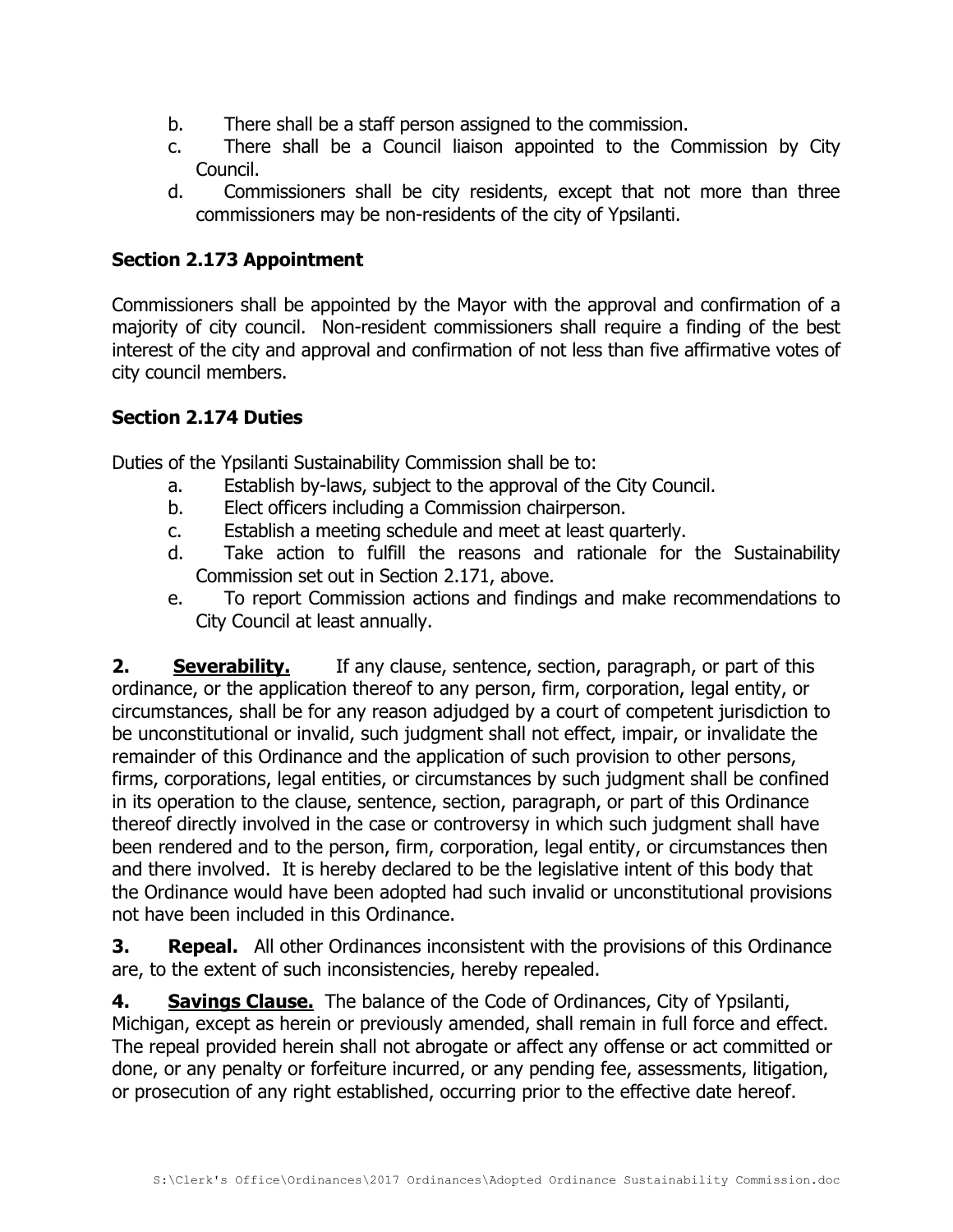**5. Copies to be available.** Copies of the Ordinance are available at the office of the city clerk for inspection by, and distribution to, the public during normal office hours. A complete copy of the ordinance is also available for inspection on the City's website, www.cityofypsilanti.com.

**6. Publication and Effective Date.** The City Clerk shall cause this Ordinance, or a summary of this Ordinance, to be published by printing the same in the publication of record. This Ordinance shall become effective after publication at the expiration of 30 days after adoption.

MADE, PASSED AND ADOPTED BY THE YPSILANTI CITY COUNCIL THIS 24th DAY OF January, 2017.

> \_\_\_\_\_\_\_\_\_\_\_\_\_\_\_\_\_\_\_\_\_\_\_\_\_\_\_\_\_\_ Andrew Hellenga, Interim City Clerk

## Attest

I do hereby confirm that the above Ordinance No. 1280 was published in The Washtenaw Legal News on the 19th day of December, 2016.

> \_\_\_\_\_\_\_\_\_\_\_\_\_\_\_\_\_\_\_\_\_\_\_\_\_\_\_\_\_\_\_ Andrew Hellenga, Interim City Clerk

# CERTIFICATE OF ADOPTING

I hereby certify that the foregoing is a true copy of the Ordinance passed at the regular meeting of the City Council held on the 24th day of January, 2017.

Andrew Hellenga, Interim City Clerk

\_\_\_\_\_\_\_\_\_\_\_\_\_\_\_\_\_\_\_\_\_\_\_\_\_\_\_\_\_\_\_\_

Notice Published: December 19, 2016

First Reading: January 10, 2017

Second Reading: January 24, 2017